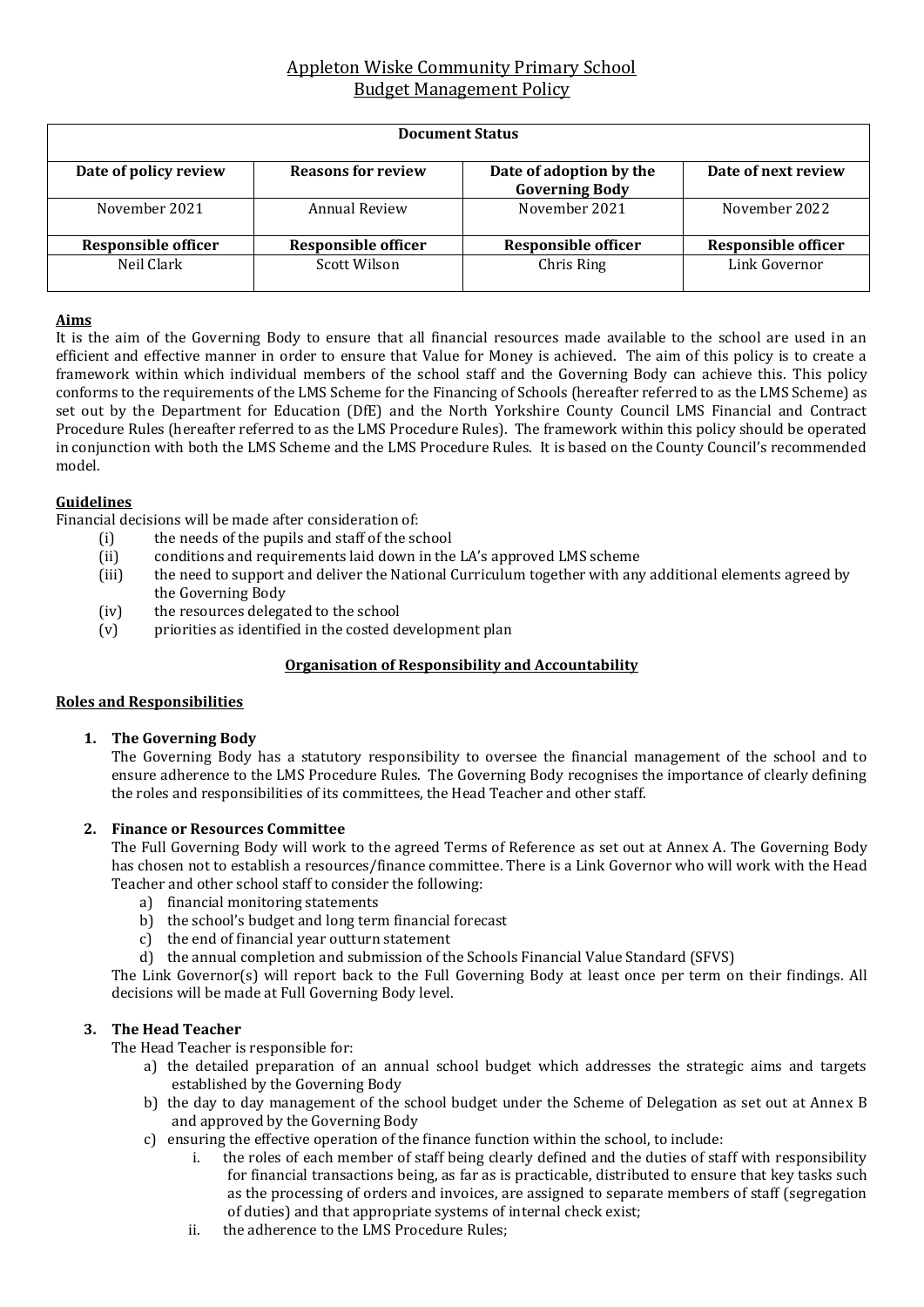- iii. the establishment of systems to ensure that financial control is maintained at all times including procedures in the absence of key staff; and
- iv. the maintenance of appropriate documentation and transactional records.

## **4. The Bursar**

The Governing Body has elected to employ the services of a **Financial Management Services (FMS) Team Support Officer** who is responsible for:

- a) the preparation of the school's annual budget and longer term spending plans;
- b) the maintenance of computerised records of income and expenditure in line with the DfE recommendations for Consistent Financial Reporting;
- c) the checking and reconciliation of the school's financial records to monthly tabulations provided by the Local Authority and to monthly bank statements;
- d) the undertaking of monitoring procedures and the production of regular monitoring statements for the Head Teacher and Governing Body (or Finance/Resources Committee).

## **Procedures**

All documentation of accounts and finances will be kept in accordance with advice from the LA. Procedures for keeping accounts will be in accordance with the LA's Procedure Rules. A copy of the school's most recent auditor's report will be available for inspection by Governors, Ofsted Inspectors and Officers of the LA.

### **Pecuniary and Other Business Interests**

Governors and staff of the school will be required to complete a Register of Business Interests and declare any links they or any member of their immediate family have with any firm from which the school may wish to buy goods or services. The basic principle to be followed is that any interest should be recorded which could be seen to improperly influence any decisions taken, pecuniary or otherwise, regarding the operation of the school. The Register will be:

- a) annually reviewed
- b) maintained for any in-year changes as notified
- c) made available for inspection by Governors, staff, parents and the Local Authority

## **Budget**

1. Aims and Objectives

The Finance Link Governor, together with the Head Teacher and Governing Body, will consider and provide costing information both for maintaining the required level of educational provision as well as proposals to develop the short, medium and long term aims and objectives as identified in the School Improvement Plan. Such consideration will include the determination of an appropriate level of general contingency and the formulation of a policy for the application of any balances in excess of the agreed target for general contingencies on the development proposals within the School Improvement Plan. It is recognised that finite resources will lead to a need to prioritise proposals and to accelerate/delay spending plans as circumstances change.

### 2. Budget Timetable

The Head Teacher (or their delegated representative) will prepare financial information for consideration by the Full Governing Body and submit it to the Local Authority, where applicable, in line with the following timetable:

| Date                         | <b>Action / Response</b>                                                       |
|------------------------------|--------------------------------------------------------------------------------|
| Mid February                 | S251 budget resource allocation for the next financial year received from the  |
|                              | Local Authority                                                                |
| Spring term                  | Prepare papers on issues to be addressed in preparation for the setting of the |
|                              | following year's budget                                                        |
| By March 31 <sup>st</sup>    | Prepare and submit a Schools Financial Value Standard (SFVS) return, together  |
|                              | with a copy of the relevant minute of the Governing Body or Committee at which |
|                              | it was approved                                                                |
| March / April                | Prepare and present to the Governing Body the proposed start budget for the    |
|                              | next financial year and the long term financial forecast                       |
| May                          | Prepare and present outturn statements to enable the Governing Body to         |
|                              | consider the financial performance in the previous financial year              |
| May                          | Prepare and submit a Consistent Financial Report return detailing the income   |
|                              | and expenditure from the previous financial year (to be used for future        |
|                              | benchmarking purposes) to the Local Authority                                  |
| By June $1st$                | Submit the approved start budget to the Local Authority                        |
| Autumn term                  | Prepare and present to the Governing Body the revised budget and updated       |
|                              | long term financial forecast, reflecting any staffing changes or updated       |
|                              | spending plans, or changes to pupil numbers                                    |
| By December 31 <sup>st</sup> | Submit the approved revised budget to the Local Authority                      |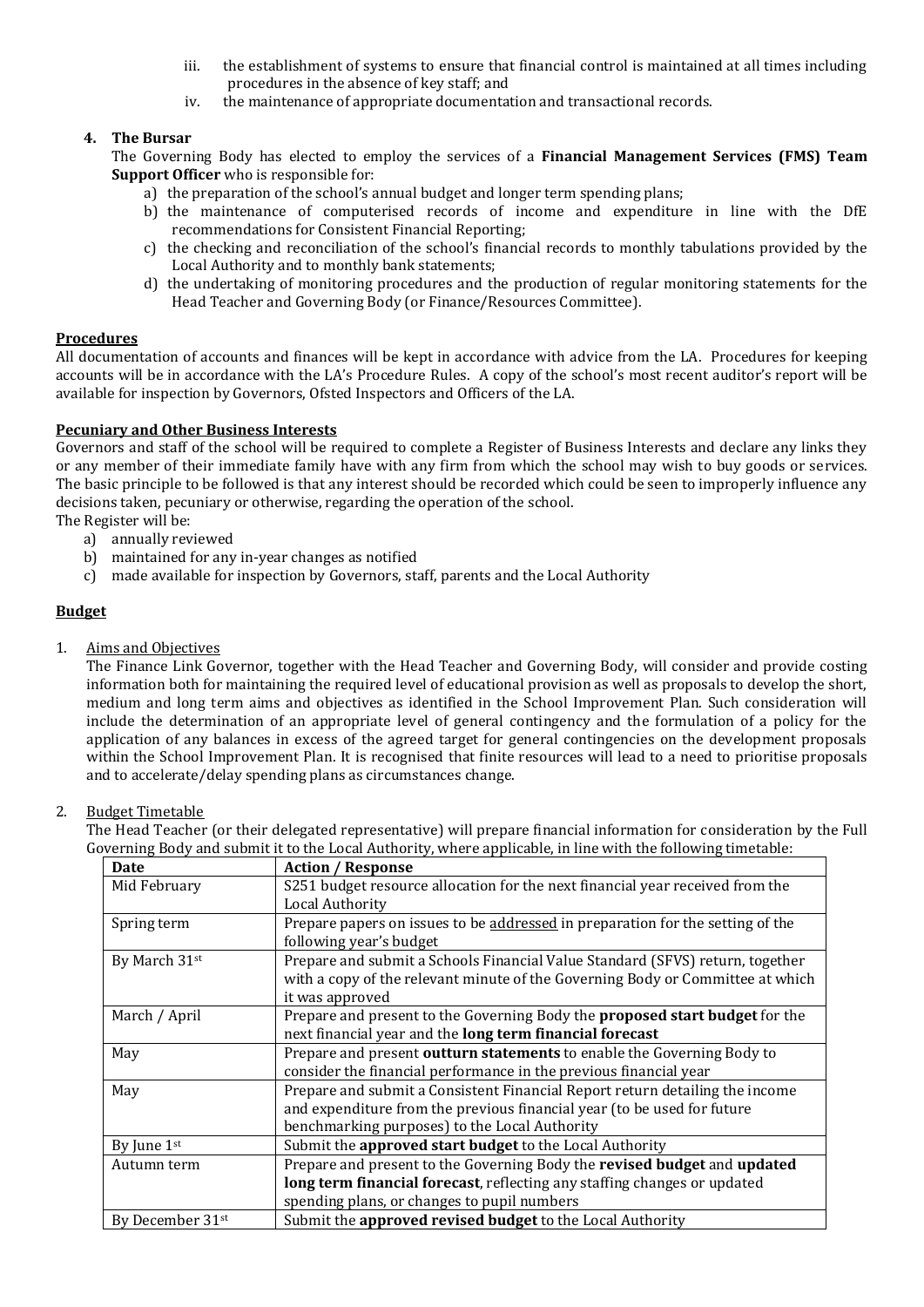The Governing Body will not submit a deficit budget unless there are exceptional circumstances and advice and written agreement have been received from representatives of the Local Authority bearing in mind that deficits require the prior approval of the Corporate Director – Strategic Resources and the Corporate Director – Children and Young People's Service. Budget monitoring reports will be considered by the Link governor and Governing Body at least once a term. Reports will reflect both sums paid and sums committed but not yet paid and estimated expenditure and income for the remainder of the financial year against approved budget headings and will be reconciled to the Local Authority's ORACLE statements and school bank statements.

#### 3. Efficiency and Value for Money

The School will seek to achieve efficiencies and value for money to optimise the use of its financial resources and to invest in teaching and learning. It is the responsibility of the Head Teacher and Governing Body to determine at school level how to secure better value for money.

#### 4. Financial Benchmarking

The Head Teacher (or their representative) will prepare for consideration by the Full Governing Body financial benchmarking comparisons on an annual basis each Autumn Term. The benchmarking data will be extracted for similar schools from either the local financial benchmarking database for North Yorkshire schools or the national DfE financial benchmarking database. The conclusions and recommendations resulting from this process will be used to inform the financial planning and resource allocation process.

#### 5. Review of Contracts for Services

The Link Governor will review the quality, cost and impact of services purchased from outside providers (including the LA) on a regular basis and before contracts are renewed. To assist in this process the Head Teacher or their representative will prepare a schedule detailing the service contracts, together with values and renewal dates in order that priorities for review can be determined. After each review the Link Governor will make recommendations to the Governing Body.

#### 6. Standards of Financial Management

The Governing Body will have regard to any Standards of Financial Management endorsed by the DfE to self-evaluate the quality of financial management processes and to aid in training staff to become better financial managers.

#### 7. Level of Balances

The Finance Link Governor, with the Head Teacher, will annually review the balances situation of the school and make recommendations to the Governing Body. In making its recommendations the Finance Governor will indicate an optimum level of balances which has regard to the specific issues facing the school and acknowledge that resources are allocated to schools on an annual basis based on the number of pupils in the school at that time. The Full Governing Body will have regard to the balance limits placed on schools by the Local Authority and DfE.

#### 8. Virement Procedures

Unless the level of change does not warrant it the budget will be revised each Autumn Term and the Governing Body will be able to vire funds between budget headings within the school's overall budget (with the exception of any earmarked funds) or from unallocated resources as appropriate. Requests by the Head Teacher for the further virement of funds outside the scope of the Scheme of Delegation to the Head Teacher (Appendix B) will also be considered by the Governing Body and be subject to their minuted approval.

#### 9. Quality of Information

Governors expect that the financial information they receive will be relevant, timely, reliable and understandable.

#### 10. Extended Activities

The Governing Body will discuss, decide and minute their intention to use school budget funding to aid in the funding of extended school activities.

### 11. Capital Expenditure

The Full Governing Body will give consideration to the use of the devolved capital allocations available to the school in the light of the priorities identified in the School Improvement Plan. The School will submit a Project Proposal Form in order to seek the Local Authority's consent for any proposed building work, irrespective of the funding source, as per the LMS Procedure Rules.

#### 12. Documentation and Retention of Records

All financial systems and procedures carried out will be in accordance with the Local Authority's LMS Procedure Rules, Scheme of Delegation to the Head Teacher and the School Finance Manual. A copy of these documents will be readily available and kept up to date. All records will be retained in line with the Local Authority's Records Retention and Destruction Schedule for Schools.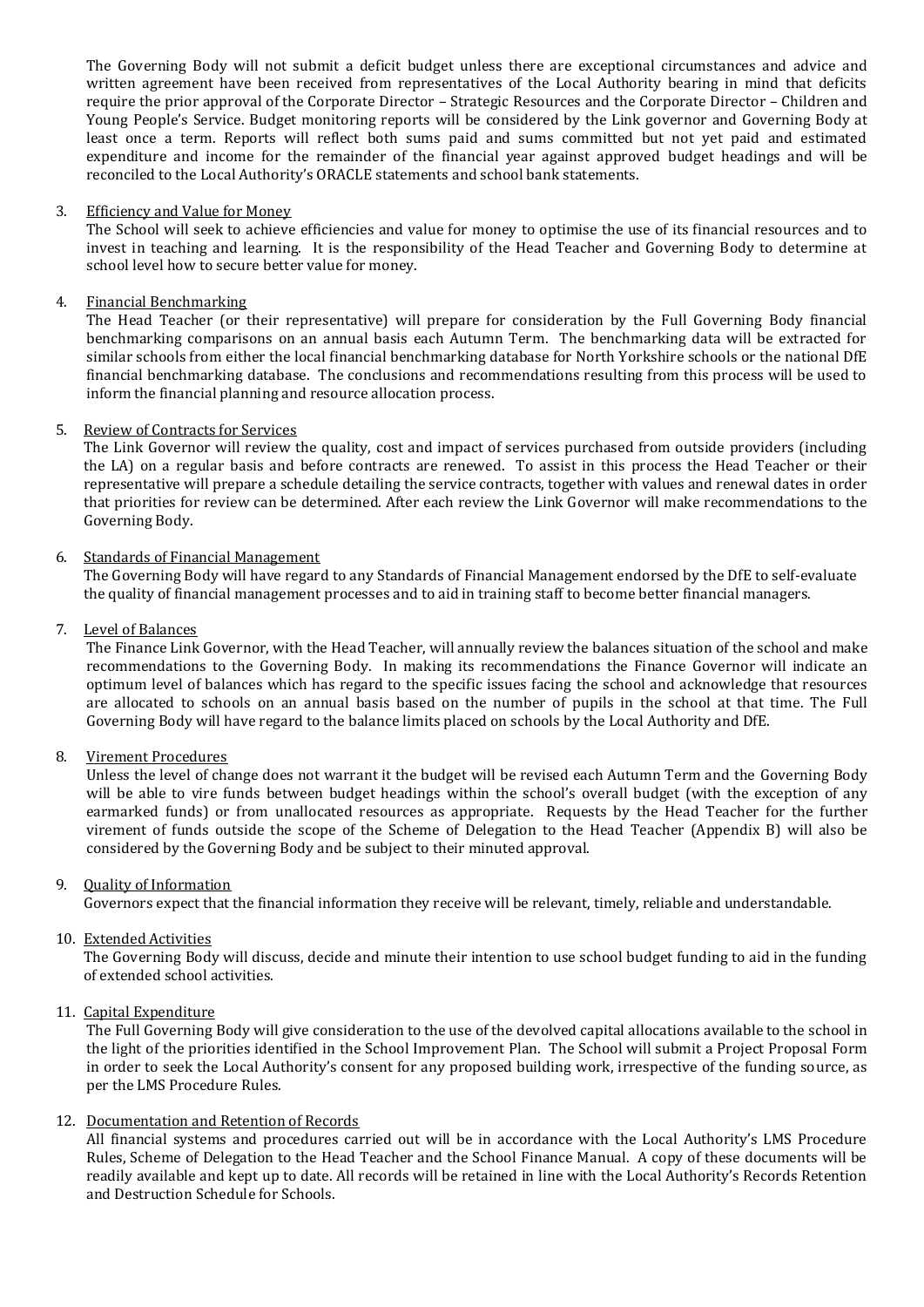## 13. Purchasing

Before any purchase is made, consideration will be given to any potential economies of scale to be had through use of Local Authority negotiated corporate contracts. Information available from the North Yorkshire Procurement Service for Schools will be given due consideration. Consideration will be given to obtaining quotations for all purchases in order to ensure that Value for Money is achieved. Where bids are not invited a Best Value Form will be completed. Where a single purchase of more than £25,000 for Goods and Services, Works or Social and other specific services is involved, further advice will be sought from procurement to ensure that LMS and EU Procedure is followed. The Governing Body requires that staff will follow official ordering procedures at all times and written pre-numbered orders will be used. Verbal orders will be followed up by a written confirmatory order. Individuals must not use official orders to obtain goods and services for their private use. All official orders will be recorded on the school's computerised financial system. Orders made on-line should also be followed by an official order. When making purchases, staff **must** adhere to the LMS Procedure Rules.

## 14. Purchasing Cards

The Governing Body will follow the Local Authority policy and procedures for the use of purchasing cards. Cards must only be used to procure goods and services on behalf of the school. They must not be used to obtain cash or for personal transactions.

### 15. Procedures and Security

The school will make use of a computerised financial monitoring package approved and supported by the LA. Data will be input on a regular basis including financial commitments made by the school. Information will be input from and reconciled to the LA's financial statements and school bank statements every month. Appropriate use of the package and orderly filing procedures will ensure that all transactions are traceable. Security passwords will be maintained on the computer and documentation will be kept in a secure location. Regular backups will be made of the information held on the computer with the backups stored securely and separately from the computer.

### 16. Security of Stocks and Equipment

An inventory of stocks and equipment held in the school will be maintained and checked on an annual basis in accordance with the LMS Procedure Rules and the Local Authority's guidance. The Governing Body will ensure appropriate and adequate insurance arrangements are in place to protect the school's assets and a copy of the policy document will be available for inspection. A register will also be maintained of equipment removed from school for use off-site and when it was returned. The Governing Body will authorise all write-offs and disposal of surplus stocks and equipment in accordance with LMS Procedure Rules. When it is considered appropriate, the Governing Body will request and act upon the advice of a Crime Prevention Officer.

### 17. Petty Cash

The amount of cash in the school will be kept to a minimum and all monies and associated financial records kept in secure storage. Only staff authorised to do so will have access to petty cash. There will be a limited use of petty cash. Gifts for employees, including the purchase of flowers, will be met from staff donations and not petty cash.

### 18. Income

The Governing Body will implement a charging and remissions policy for school activities which will be made publically available on the school website. Steps will be taken to ensure the early collection of income due and receipts issued and records will be kept in line with the LMS Procedure Rules. The school will operate an online income collection system which has been approved for school use by the Local Authority and in line with the LMS Procedure Rules. The writing off of debts will be undertaken in line with the LMS Procedure Rules:

a) For debts up to £250 in value, the school will seek the approval of the Governing Body;

b) For debts over £250, the approval of the Local Authority must be sought (further to the endorsement of the Governing Body to do so).

### 19. VAT Returns

VAT returns will be made promptly and accurately using the computerised system in line with the Local Authority's deadlines.

### 20. Staffing

The Full Governing Body will be responsible for the Pay Policy annually and will consider appointments, terminations, promotions and performance management as necessary.

### 21. Insurance

The Governing Body will annually make recommendations about the insurance requirements of the school. The recommendations will have regard to the minimum cover requirements of the LA and to the costs of insurance services offered by the LA and other providers. The school will consider the additional 'voluntary' insurance arrangements offered by the LA (i.e. staff absence insurance, contents insurance). The Governing Body will have due regard to the terms of the insurance documents and these will be considered on an annual basis. The Governing Body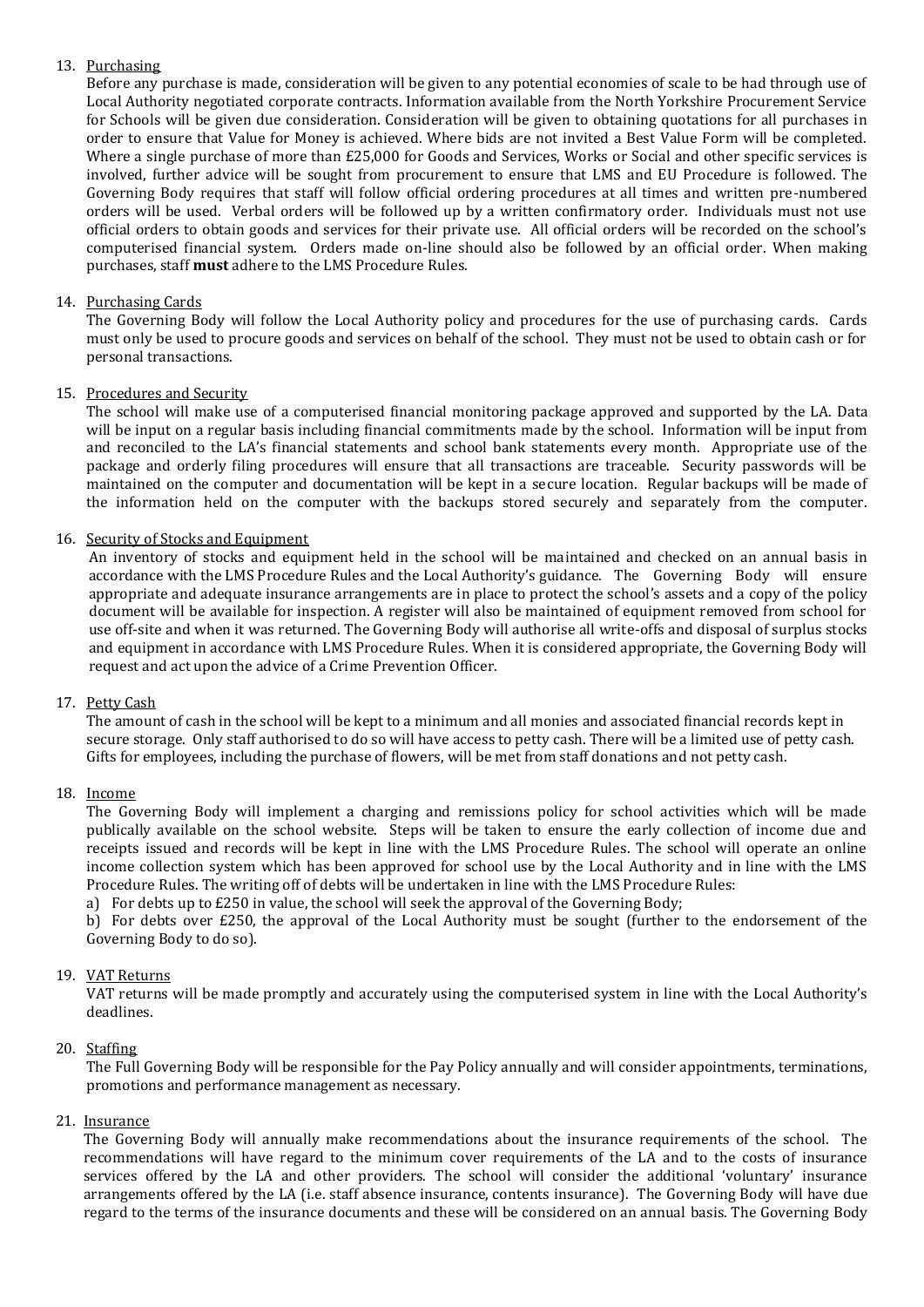will notify the Insurance and Risk Management Section of any eventuality that could affect the Local Authority's insurance arrangements.

#### 22. Computer Systems

The school will maintain approved software for the administration of financial records. The school has been registered in accordance with General Data Protection Regulations. All data handling procedures undertaken by the school are in accordance with the LA's recommended practices for data security and information governance.

#### 23. Counter Fraud Arrangements

The school will maintain a robust system of controls to safeguard itself against fraudulent or improper use of public money and assets. The Governing Body will ensure that it has adopted a whistle-blowing policy and, along with the Head Teacher, must inform all staff of all school policies and procedures related to fraud and theft, the controls in place to prevent them and the consequences of breaching these controls. This information must also be included in the induction of new school staff and Governors.

#### 24. Audit

The systems for finance and administration will be subject to review from time to time by the Authority's Internal Audit Service provider and the County Council's external auditors. The Governors, Head Teacher and staff will cooperate with auditors in accordance with the requirements of LMS Procedure Rules and will consider and implement their recommendations in a timely manner.

Revised: November 2021 Review date: November 2022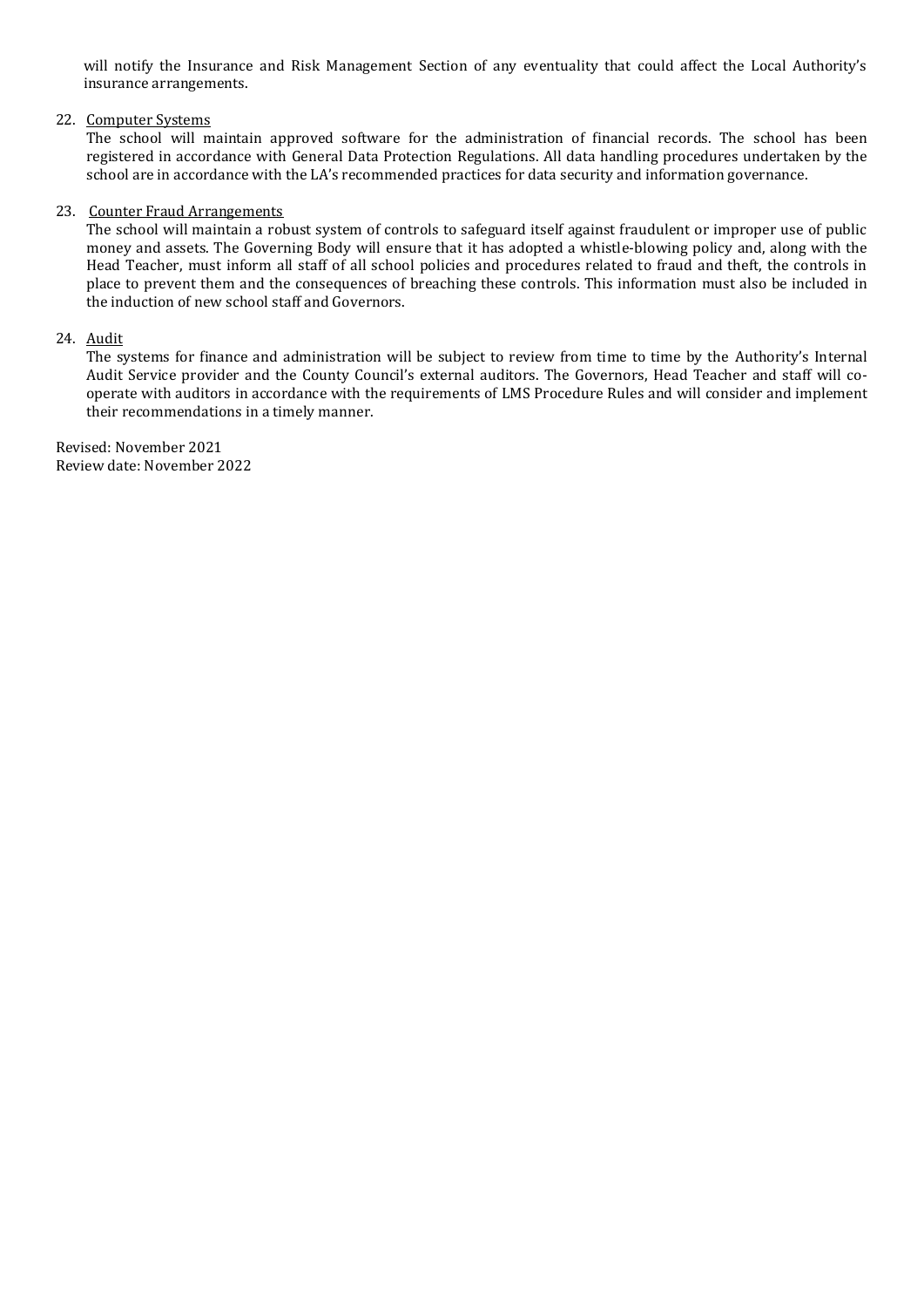#### **FINANCE/RESOURCES COMMITTEE TERMS OF REFERENCE**

#### **FINANCE**

- 1. To ensure the sound management of the school's financial situation by the regular monitoring and evaluation of financial performance through the use of the Schools Financial Value Standard (SFVS).
- 2. To establish regular reporting procedures and make recommendations, where necessary (including virement proposals), to the Governing Body.
- 3. To oversee long term financial planning within the school in the context of the School Improvement Plan and the policies and objectives of the school.
- 4. To consider and approve the first formal Budget Plan of the Financial Year and longer term financial plans.
- 5. To ensure that the school complies with the principles of Value for Money and Efficiency (including the use of local and national financial benchmarking data) in using the resources available to the school.
- 6. To ensure that the annual self-evaluation of the school's financial management procedures is undertaken by means of the completion and submission to the Local Authority of the DfE's **Schools Financial Value Standard**; to identify any remedial actions required and the associated timescales for implementation. A summary report and recommendations will be presented to the Governing Body.
- 7. To regularly review the policy of and to consider appropriate levels of school balances with recommendations to be made, as appropriate, to the Governing Body.
- 8. To evaluate the quality, cost and impact of services purchased from all outside providers, including North Yorkshire County Council Children and Young People's Service, in good time before contracts are due for renewal.
- 9. To consider the priorities for the use of the school's allocation of Devolved Formula Capital funding and to make recommendations to the Governing Body.
- 10. To consider the annual insurance requirements and make recommendations to the Governing Body.
- 11. To receive the report of the Local Authority's auditors and to act upon any recommendations made therein. A summary report is to be presented to the Governing Body.
- 12. To determine the school's charging and remissions policy for adoption by the Governing Body and to annually review.
- 13. To determine the school's lettings policy for adoption by the Governing Body and to annually review.
- 14. To carry out an annual review of the school's Budget Management Policy and to make recommendations to the Governing Body.

#### **PREMISES**

- 15. To provide support and guidance to the Head Teacher on all matters relating to the school premises.
- 16. To prepare and maintain, in conjunction with the Head Teacher, an Asset Management plan for the school.
- 17. To inspect the school premises annually and to prepare a report of the conditions and a proposed order of priorities for maintenance, improvement and development.
- 18. To approve the costs and arrangements for maintenance, repairs and redecoration, within the allocated budget and to oversee the preparation and implementation of building contracts.
- 19. To formulate and implement proposals for the use of the Devolved Formula Capital funding.
- 20. To prepare, monitor and review an Accessibility Plan which will meet the requirements of the Disability Discrimination Act 1995 and the Special Educational Needs and Disability Act 2001.
- 21. To agree procedures to be followed for carrying out emergency work and to make recommendations to the Governing Body about delegation to the Head Teacher for taking appropriate action on behalf of the Governing Body in the event of an emergency.
- 22. To be aware of the specific responsibilities of Governors and the Local Authority in relation to premises and ensure that the Local Authority is informed of any matters for which it has responsibility.
- 23. To report the findings of inspections and audits to the Head Teacher and liaise with him to ensure that appropriate remedial action is taken.
- 24. To regularly monitor the school's security measures and implement appropriate action when necessary.
- 25. To liaise and consult with the Local Authority's Strategic Planning Team as appropriate.
- 26. To discharge the responsibilities of the Governing Body regarding litter and refuse under the Environmental Protection Act 1990.
- 27. To prepare, adopt, implement and review a plan for the reduction, re-use, refurbishment or recycling of waste. 28. To assist the Governing Body and the Head Teacher to discharge their duties under the Health and Safety at Work Act 1974, the
- Management of Health and Safety at Work Regulations 1999 and other associated legislation, in collaboration with the Local Authority. 29. To consider the Local Authority's health and safety policies and guidance, and to prepare and review a School Health and Safety Policy, for consideration by the Governing Body.
- 30. To ensure that the necessary school safety management system is in place to implement the health and safety policy.
- 31. To ensure that risk assessments are carried out and implemented.
- 32. To monitor the effectiveness of the school's health and safety arrangements and performance.
- 33. To review any health and safety reports from the Head Teacher.
- 34. To make periodic recorded inspections of buildings, plant, materials and equipment; to report to the Governing Body at least annually; and to ensure that the premises are safe and do not put the health of persons at risk whilst they are on the premises.
- 35. To ensure access to competent persons to assist the school with their health and safety measures.
- 36. To attend or commission appropriate training for Governors.

#### **STAFFING**

- 37. To prepare a strategy for the overall staffing structure of the school for approval by the Governing Body, after which, to ensure its implementation and review.
- 38. To approve requests to recruit and advertise vacant and new posts within the allocated budget and to make recommendations to the Governing Body.
- 39. To prepare job outlines, person specifications and shortlisting criteria for any recruitment exercise.
- 40. To liaise with the Local Authority for all senior staff appointments.
- 41. To be involved in the shortlisting and interviewing of shortlisted applicants in compliance with current employment law.
- 42. To undertake an annual assessment of staff salaries in accordance with the agreed pay policy.
- 43. To regularly review those policies affecting staffing and make any recommendations for change.
- 44. To review job descriptions to ensure that they adequately reflect the current requirements of the role.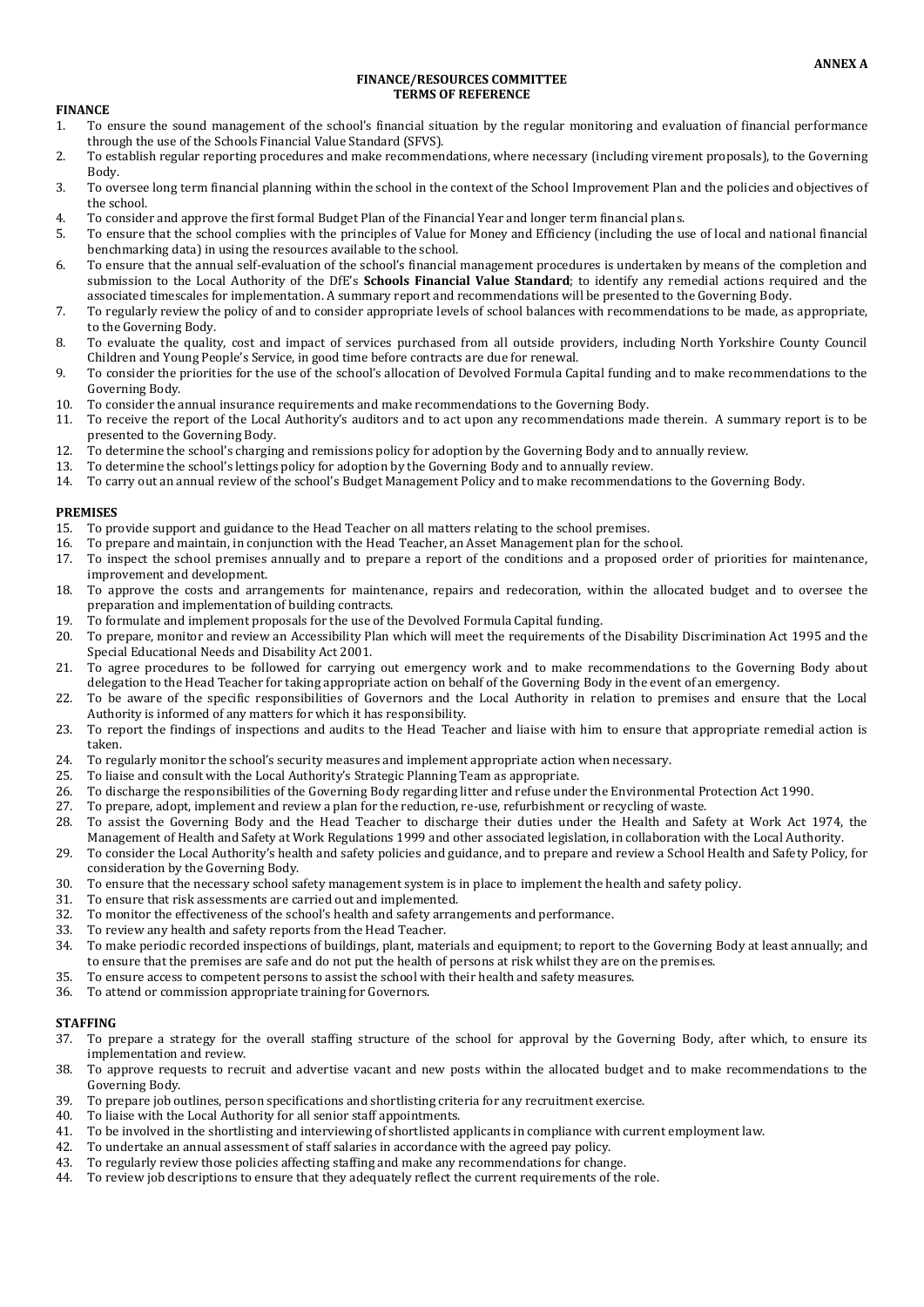#### **SCHEME OF DELEGATION TO THE HEAD TEACHER**

The Head Teacher shall have delegated power to undertake all functions delegated to the Governing Body relating to the LMS Scheme except that:

- (a) they shall comply with all policy directions given to them from time to time by the Governing Body;
- (b) they shall have the authority to expend all monies allocated to individual or specific items in the approved budgets without further reference to the Governing Body.

Where no such specific item exists in the budget they shall not enter into any financial commitment without the consent of the Governing Body or, in the case of an urgent matter, the Chair thereof;

- (c) the above delegation shall not apply in respect of the appointment of staff. It shall be for the Governing Body to determine, from time to time, the extent of the power of the Head Teacher to deal with staffing matters;
- (d) the Head Teacher shall not vire from one budget head to another any sum exceeding  $0.5\%$  of the delegated budget or £1,500\* whichever is the lesser, without the consent of the Governing Body or, in the case of an urgent matter, the Chair thereof;
- (e) the Head Teacher shall maximise school funds by the careful use of agreed investment opportunities; they shall not transfer funds between current and investment accounts established under the BAFS policy unless a policy to do so has been agreed by the Governing Body (terms should be stated);
- (f) the Head Teacher shall submit to the Governing Body at least once each term, and on such further occasions as the Governing Body may specify, reports on all expenditure incurred and commitments entered into, together with details of any income generated, since the last such report to the Governing Body; this report to include a comparison of these latest figures with the budget for the year;
- (g) any proposal to incur expenditure on new or significantly different policies is to be the subject of a report by the Head Teacher to the Governing Body; the report to include details of cost in both the current and future years;
- (h) the Head Teacher shall have the power to nominate another named (senior) member of staff to exercise the powers of this delegation during any periods of absence;
- (i) the Head Teacher and any other person nominated under Regulation (h) above shall ensure that, at all times, the LMS Procedure Rules relating to schools with delegated budgets are complied with.

\*the figure to be determined by the Governing Body